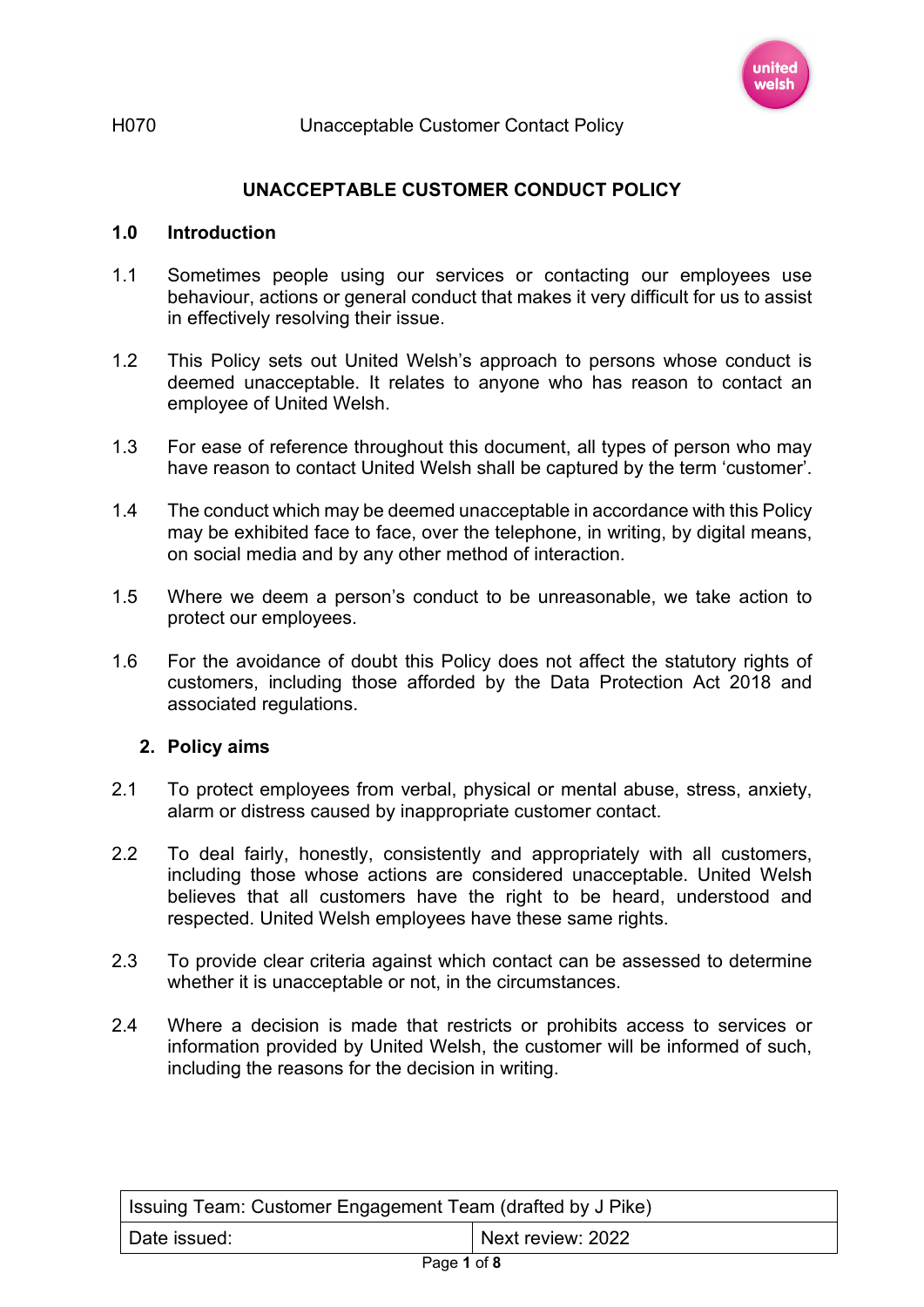

## **3. Equality & Diversity**

- 3.1 Where we suspect or have information to confirm that a customer may have a protected characteristic which may influence the way the customer interacts with United Welsh, we shall try to balance the needs of the customers with those of our employees. We will always consider making reasonable adjustments for the customer. However, there may still be occasions where we have to manage or restrict contact.
- 3.2 Where a member of staff has concerns about the risk a tenant may pose to themselves, others or members of staff, the staff member shall follow United Welsh's – 'Application of Vulnerability Indicators Flag Policy' and associated procedure. Said policy and procedure are designed to safeguard tenants and staff alike.

## **4. Defining Unacceptable Customer Conduct**

4.1 People may act out of character in times of trouble or distress. There may have been upsetting or distressing circumstances leading up to a complaint coming to our office for example. United Welsh does not view conduct as unacceptable just because a complainant is forceful or determined. However, the actions of customers who are angry, demanding, aggressive or persistent may result in unreasonable demands or unacceptable conduct towards United Welsh employees.

### **Aggressive or abusive behaviour**

- 4.2 We understand that individuals can be frustrated about issues, such as an unresolved complaint. It is deemed unacceptable if this frustration turns into aggressive or abusive behaviour towards our employees.
- 4.3 Violence, aggression and verbal abuse towards our employees is not tolerated. This can include behaviour or language, whether spoken, written or via social media that makes employees feel extremely uncomfortable, offended, afraid, threatened or abused. Examples may include: threats, personal abuse, offensive remarks or swearing.
- 4.4 Language that is racist, sexist, homophobic or that makes serious allegations that staff have committed criminal or corrupt conduct without evidence is unacceptable. Comments which are aimed at third parties are also deemed unacceptable because of the effect they may have on staff. We also consider inflammatory statements to be abusive behaviour.

### **General unreasonable behaviour and demands**

| <sup>≀</sup> Issuing Team: Customer Engagement Team (drafted by J Pike) |                   |
|-------------------------------------------------------------------------|-------------------|
| l Date issued: l                                                        | Next review: 2022 |
| $D = 0$                                                                 |                   |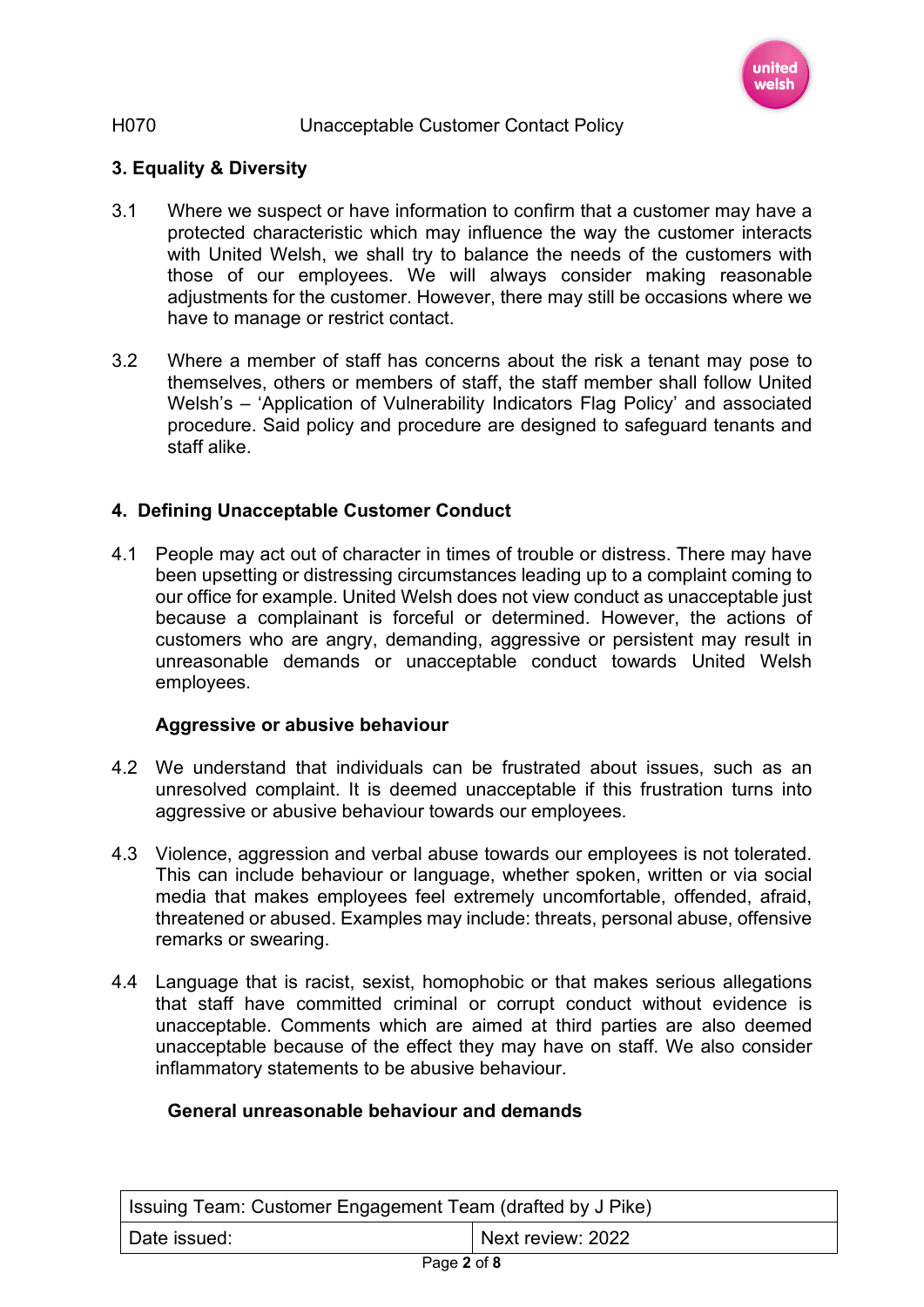

- 4.5 Individuals may make unreasonable demands, such as the amount of information they request, the nature or scale of the service they expect or the number of approaches they make. If actions start to significantly impact our work – which is to provide services to all of our tenants and customers, we consider them unacceptable. We also consider it unacceptable if complying with the demands would impact on our work. Where an information request may appear to be a Subject Access Request, even where not explicitly so, staff will consult with our Governance Team for advice. The Governance Team will consider the matter having due regard to our Data Protection and Information Policies.
- 4.6 Unreasonable behaviour depends on the circumstances surrounding it and the seriousness of the issues raised by the customer.
- 4.7 Some examples of unreasonable demands or behaviour may include:
	- refusing to accept explanations of what we can or can't do and investigate;
	- insisting that an issue be dealt with in ways incompatible with our standard operating procedures, processes or policies, or which aren't good practice;
	- making unjustified or unfounded complaints about staff dealing with the issues, and trying to have them replaced;
	- changing the basis of the issue or complaint as our investigation is carried out;
	- introducing irrelevant new information at a late stage;
	- raising many detailed but unimportant questions and insisting they are all answered;
	- secretly recording meetings and telephone conversations;
	- submitting untrue or false documents;
	- raising repeat complaints with minor changes or additions that the customer insists are 'new' complaints;
	- continuing to chase a case or issue with us once we have closed it;
	- repeatedly arguing points without new evidence;
	- repeatedly demanding we respond within an unreasonable timescale;
	- demanding to see or speak to a particular member of staff when it has been conveyed that it is not possible or considered appropriate;
	- insisting on a face to face meeting when we do not consider it necessary;
	- visiting our offices without an agreed appointment after being advised not to do so

Please note the above list is not exhaustive.

# **Unreasonable persistence**

| Issuing Team: Customer Engagement Team (drafted by J Pike) |                   |
|------------------------------------------------------------|-------------------|
| Date issued:                                               | Next review: 2022 |
| .                                                          |                   |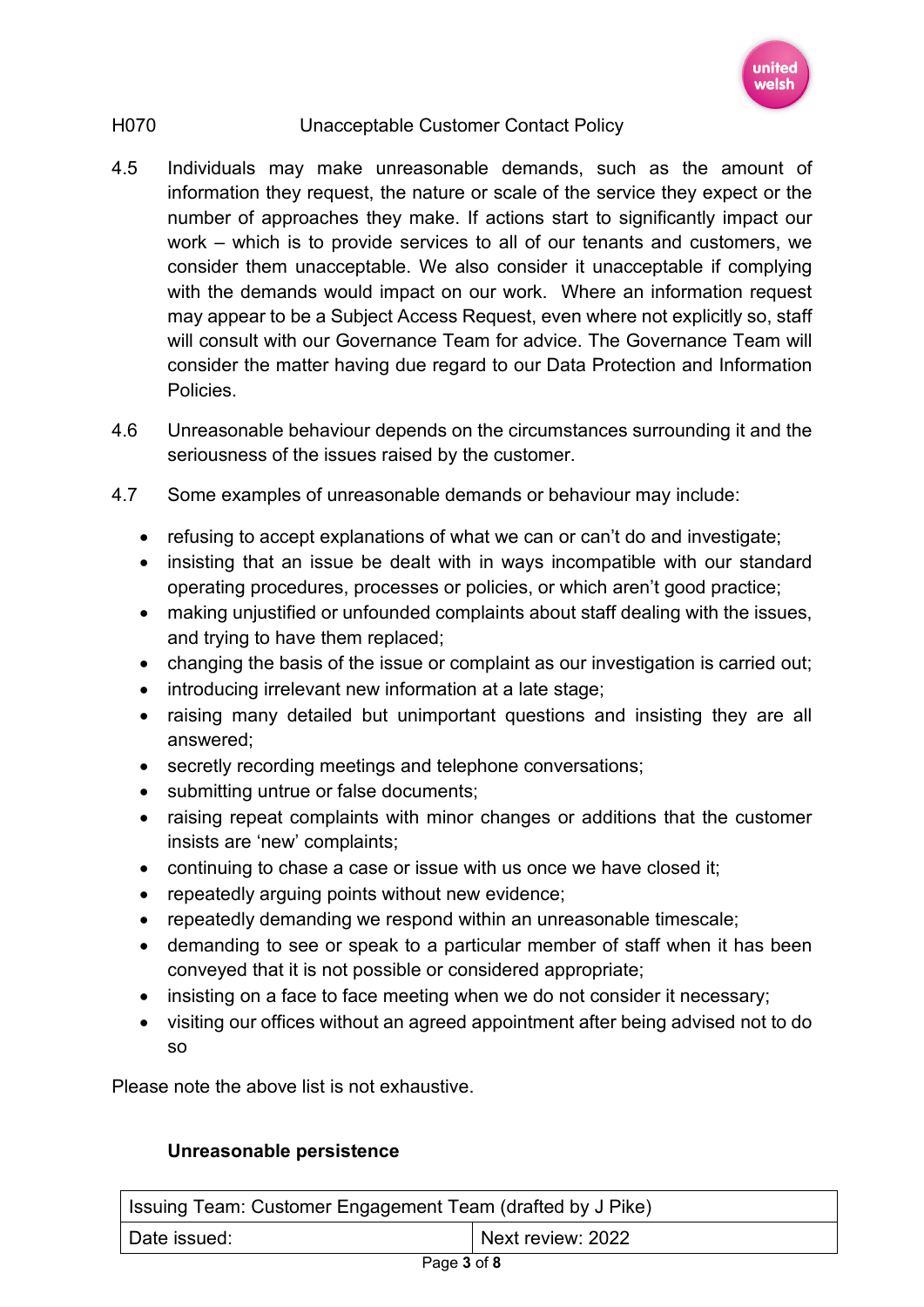

- 4.8 Sometimes the volume and duration of contact made by a customer can cause significant problems. This can happen over a short period, such as one day, over the life-span of a complaint or issue, or the life-span of a tenancy as a whole.
- 4.9 We consider that the level of contact from a customer is unacceptable when the amount of time and or resource, responding to an individual impacts our ability to deal with their complaint or issue, or, just as importantly, the provision of services to our other customers.
- 4.10 We also consider that the level of contact from a customer is unacceptable when it is grossly disproportionate to the issue at hand.

# **Refusal to cooperate**

- 4.11 To investigate or deal with an issue, we often need the customer to work with us. This could be providing further information or comments or helping us summarise their concerns.
- 4.12 Where an individual repeatedly refuses to cooperate, making it difficult for us to progress a complaint or investigate or resolve an issue, we deem this as unacceptable conduct. Customers must respond to reasonable requests from us, in pursuit of resolving the issue at hand.
- 4.13 We will of course always try to assist someone if they have specific, genuine difficulty in completing a request and will discuss with them our position if the customer feels our requests are too onerous or unnecessary.

## **Unreasonable use of our complaints process**

4.14 If a customer has a complaint about our service, they have a right to state their concerns through a range of means. This contact becomes unreasonable when the purpose of the repeated complaints is to harass or to prevent us from following a legitimate aim or from applying a legitimate decision.

## **5. Managing unacceptable conduct by customers**

- 5.1 We reserve the right to take action when unreasonable customer conduct adversely effects our employees or our ability to provide services to other customers (i.e. our functionality).
- 5.2 We are committed to ensuring that any action we take is proportionate in the circumstances and the minimum required to solve the problem. We will take

| Sissuing Team: Customer Engagement Team (drafted by J Pike) |                   |
|-------------------------------------------------------------|-------------------|
| Date issued:                                                | Next review: 2022 |
| <b>D.C. 4.0</b>                                             |                   |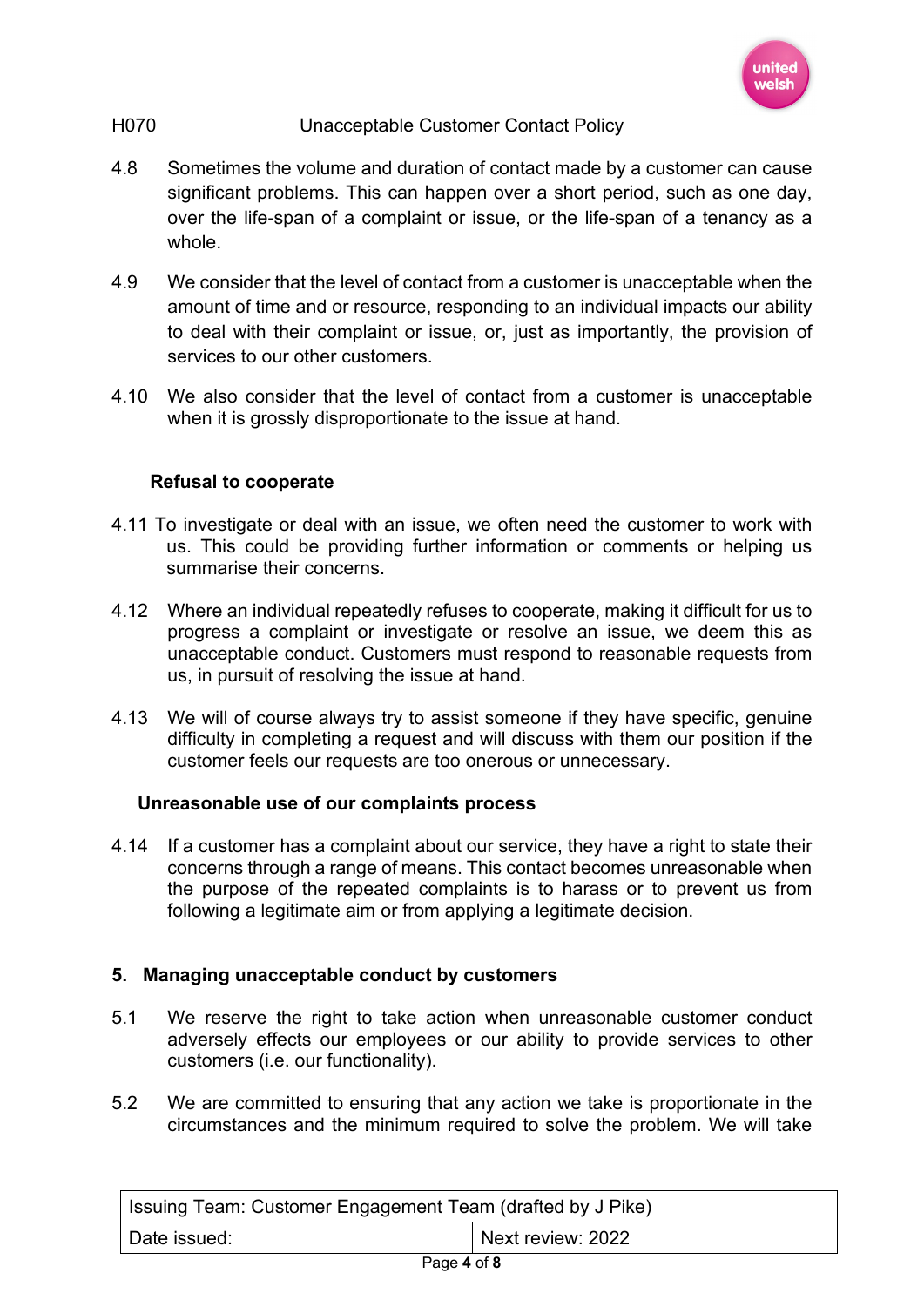

relevant personal circumstances into account, including the seriousness of the complaint and the needs of the individual.

5.3 There are a number of steps that we may take due to unacceptable conduct towards our employees, depending on the way contact is made and the type of unacceptable behaviour/conduct.

### **Phone calls**

- 5.4 If our employees experience unacceptable behaviour over the phone, they have the right to place the caller on hold or end the call. If they are ending the call, our staff will tell the caller why their conduct is considered to be unacceptable and give the caller the chance to change their behaviour.
- 5.5 If the caller chooses to carry on acting in a way considered unacceptable, our employees will advise the caller that the call will be ended if they don't change their behaviour. If the caller still does not change their behaviour, our employees can terminate the call.
- 5.6 If a caller's behaviour is thought to be extreme, for example if they make threats of violence, our employees can end the call without warning. In certain incidents, we may report incidents to the police. This will be the case if physical violence is threatened.
- 5.7 If there are multiple instances of unacceptable behaviour and it continues, we may apply more permanent restrictions.

### **Correspondence**

- 5.8 Our employees do not have to tolerate unacceptable behaviour in any correspondence, including letter, email and via social media.
- 5.9 If there is a legitimate request for information in the communication, a Subject Access Request for example, we will endeavour to provide that information however we will advise the individual to change their behaviour in future contact as it is considered unacceptable.
- 5.10 If no legitimate request for information is included in the correspondence (for example in a social media post), our employees do not have to respond to abusive contact. We may contact the individual to tell them their behaviour is unacceptable and to modify their conduct and language in future, should they wish to receive an appropriate response from us.
- 5.11 Communication that includes physical threats to staff or serious allegations without proper evidence will not be accepted and may be referred to the Police.

| Sitial Issuing Team: Customer Engagement Team (drafted by J Pike) |                   |
|-------------------------------------------------------------------|-------------------|
| Date issued:                                                      | Next review: 2022 |
| $D = -E - F$                                                      |                   |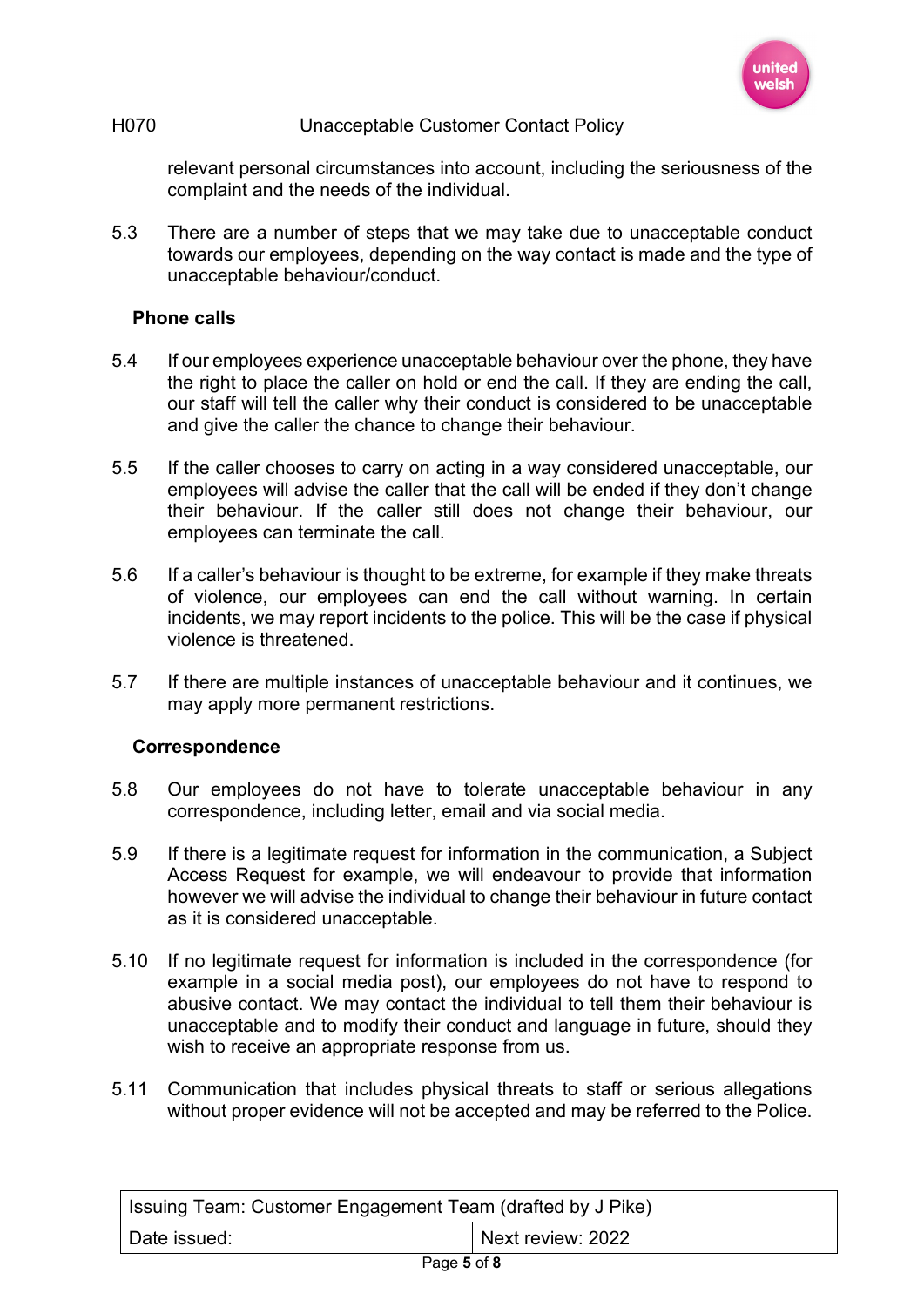

5.12 In all cases of unacceptable communication, we reserve the right to contact the individual explaining why the behaviour is deemed unacceptable, advising the customer that their behaviour must change for future contact. If the behaviour is not changed, we will consider permanent restrictions.

### **Face to Face/Contact in person**

- 5.13 Whenever our employees are confronted with unacceptable customer behaviour, they will always remain professional and respectful. We may challenge such behaviour at the time only where the employee deems it safe and appropriate to do so.
- 5.14 Where it is not appropriate to challenge such behaviour at the time, the customer may be formally written to, or referred to the Police, depending on the type and severity of the customer conduct.

### **6. Actions we may take**

- 6.1 If we consider a person's behaviour or actions unacceptable, we may decide to restrict or manage contact from them. We may:
	- limit future contact to a particular method
	- advise how often we can be contacted
	- allow contact to a specified staff member only
	- require that contact be made to us via a third-party representative (e.g. a family member, friend or support worker)
	- return documents in extreme cases, tell the person that further irrelevant documents will be destroyed
	- read and file future contact, but only respond if a new complaint is made or new information is provided
	- end or suspend the person's complaint in extreme cases, we may refuse to consider future complaints from the individual
	- take any other action we believe is appropriate, including ending all contact with the person
	- report the incident to the Police or any other appropriate statutory authority
	- apply a sanction or enforcement action upon the tenancy as set out in our Antisocial Behaviour Procedure
	- where a customer has exhausted our internal complaints procedure and remains dissatisfied with our conclusion or the outcome – they shall be referred to the Public Services Ombudsman and informed that we will no longer correspond with them in relation to said complaint
- 6.2 Statutory Rights are unaffected.

| Issuing Team: Customer Engagement Team (drafted by J Pike) |                   |
|------------------------------------------------------------|-------------------|
| Date issued:                                               | Next review: 2022 |
| $D = 0$                                                    |                   |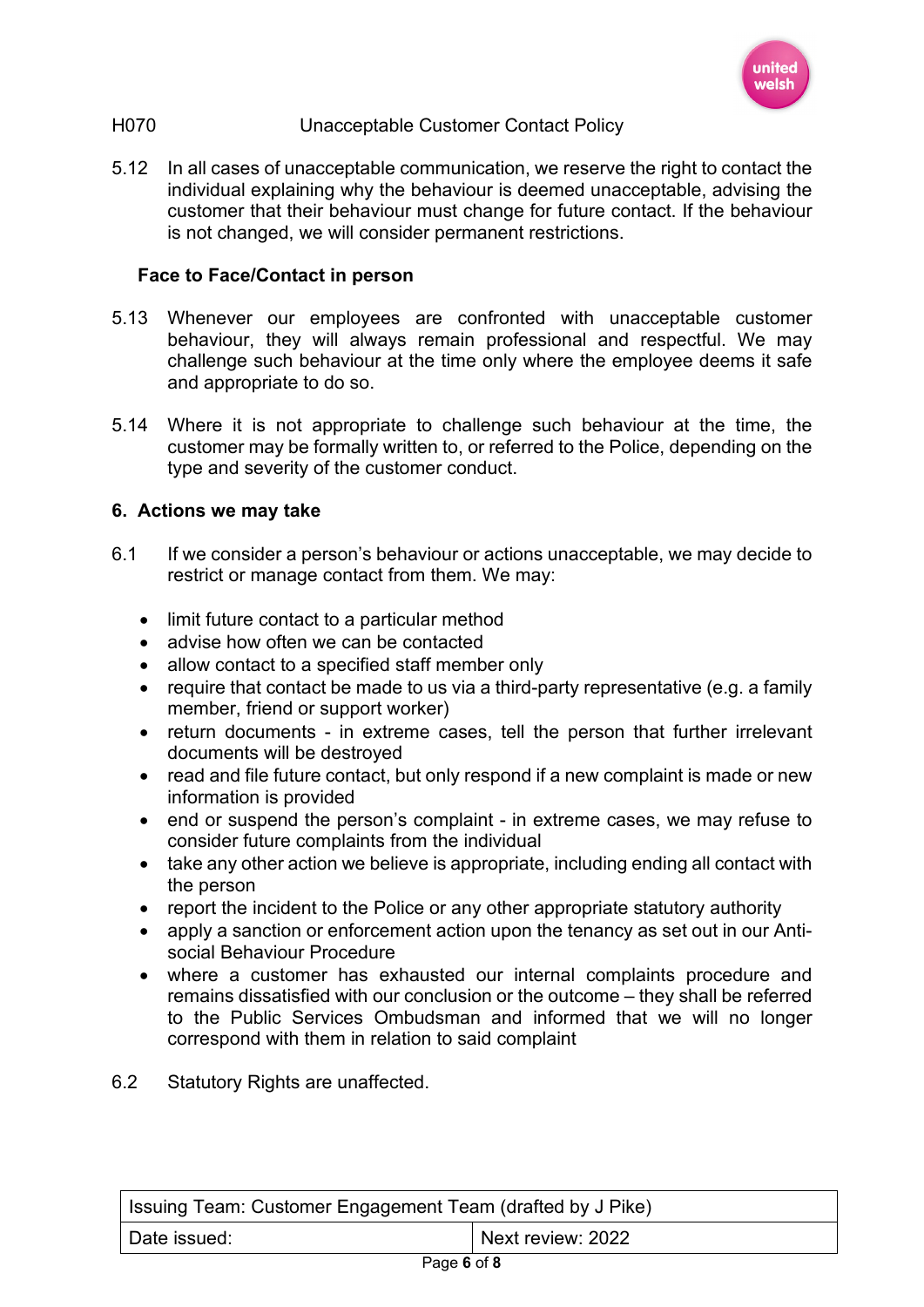

#### **7.0 The decision process**

- 7.1 United Welsh employees who directly experience aggressive or abusive behaviour from a customer have the authority to deal immediately with that behaviour in a manner they consider appropriate in line with this policy.
- 7.2 With the exception of such immediate decisions taken at the time of an incident, decisions to restrict contact with United Welsh are only taken after careful consideration of the situation by a manager within the organisation. Wherever possible, we will give a customer the opportunity to modify their behaviour or action before a decision is taken.
- 7.3 Customers will be informed in writing of our decision, the basis upon which it was made and for how long the decision, and hence sanction, will last. We can inform the customer by a means of their choice upon request.

### **8.0 Appealing our decision**

- 8.1 Where we inform a customer that we will no longer communicate with them, or restrict or manage their contact with us, they will also be informed about their right to appeal.
- 8.2 Appeals must be made in writing within 10 working days of our decision restricting contact.
- 8.3 If a customer is unable to write or would prefer to make a verbal appeal this will be arranged via the phone. Only points relating to us restricting contact will be considered.
- 8.4 Potential grounds for appeal may include:
	- where the customer believes their conduct was not unacceptable;
	- the restrictions were disproportionate to the incident; or
	- the restrictions have disproportionately and negatively impacted the individual because of specific personal circumstances
- 8.5 The appeal shall be considered by a manager within the organisation, who had no direct knowledge or involvement in the original decision, within 10 working days of receipt.
- 8.6 The Manager considering the appeal may quash, vary or uphold the original decision and will notify the appellant within 5 working days of their decision (typically in writing).

| Issuing Team: Customer Engagement Team (drafted by J Pike) |                   |
|------------------------------------------------------------|-------------------|
| Date issued:                                               | Next review: 2022 |
| $D = -27$                                                  |                   |